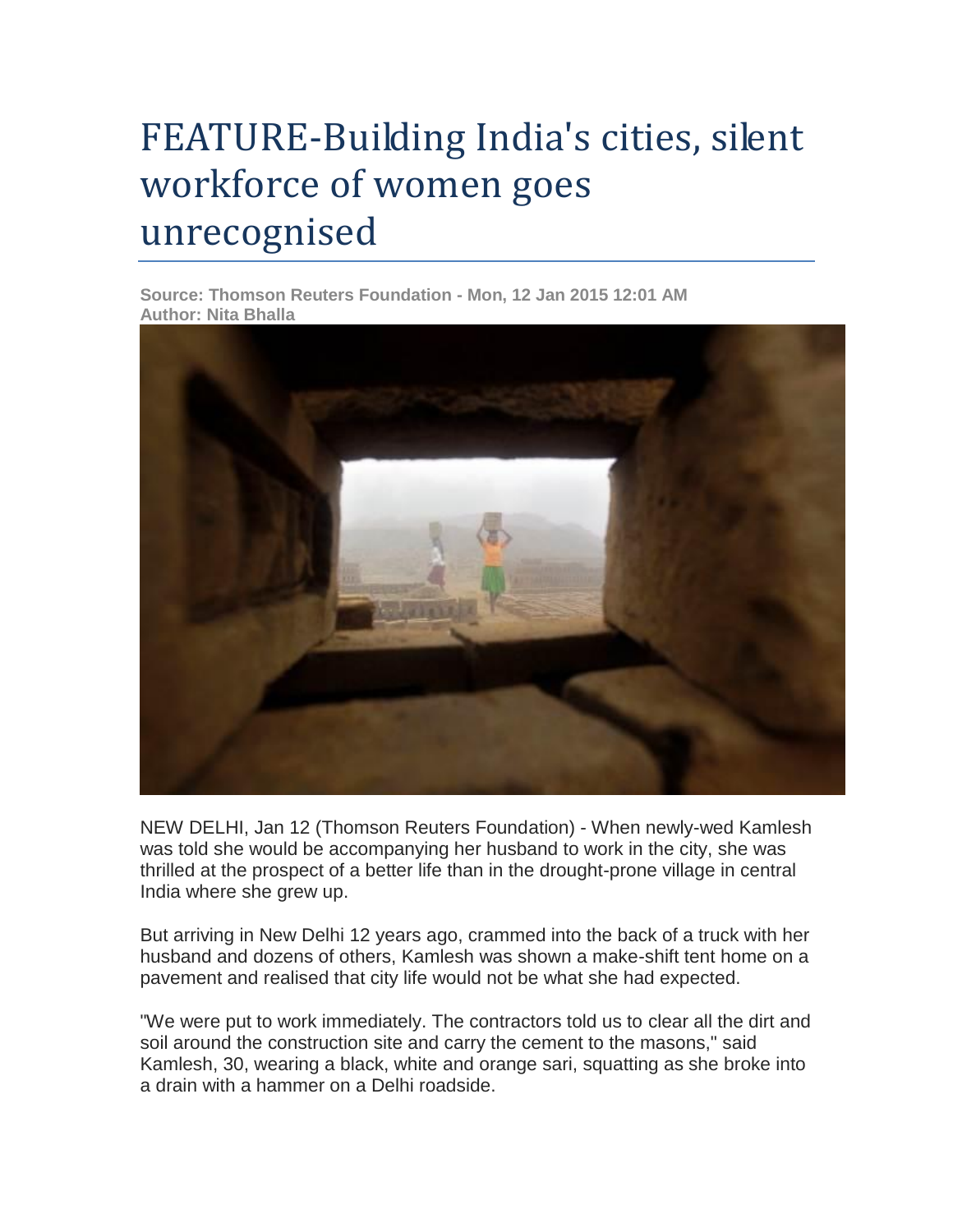"I didn't realise how low the pay would be, how we would be living and that I wouldn't see my children much. The men always complain that we women are weak and don't work fast enough, but that's not true. We work just as hard."

Across towns and cities in India, it is not uncommon to see women like Kamlesh cleaning building sites, carrying bricks and or shoveling gravel - helping construct the infrastructure necessary for the country's economic and social development.

They help build roads, railway tracks, airports, and offices. They lay pipes for clean water supplies, cables for telecommunications, and dig the drains for sewage systems.

But although women make up at least 20 percent of India's 40 million construction workers, they are less recognised than male workers with lower pay and often prone to safety hazards and sexual harassment.

They are often unaware of their rights or scared to complain, say activists now trying to campaign for better treatment of women in the construction industry.

### VULNERABLE AND EXPLOITED

"There are two types of construction workers - those living in the cities, and those who are migrants. It is the migrants who have a harder time," said Martha Chen of the global network Women in Informal Employment: Globalising and Organising.

"They have no community, except the other workers. Their living conditions are much worse. They have no water supplies and toilets, and nowhere to leave the children when they work."

The workers are recruited from villages by contractors who employ them for public and private projects. The contractors are responsible for accommodation, transport to and from the site, and decide their pay and working conditions.

Women labourers also say they are often paid less than men.

Female workers in Delhi said they earned 250 rupees (\$4) a day compared to 450 rupees paid to men for the same work as it is generally accepted in the industry that women be paid less.

Most women come with their husbands, and often with their infant children who are seen playing amongst the piles of bricks and gravel as their parents labour under the blazing summer sun.

Two or three times a year, the workers go back to their villages to see children they left behind with grandparents and pay off debts mounted over the years.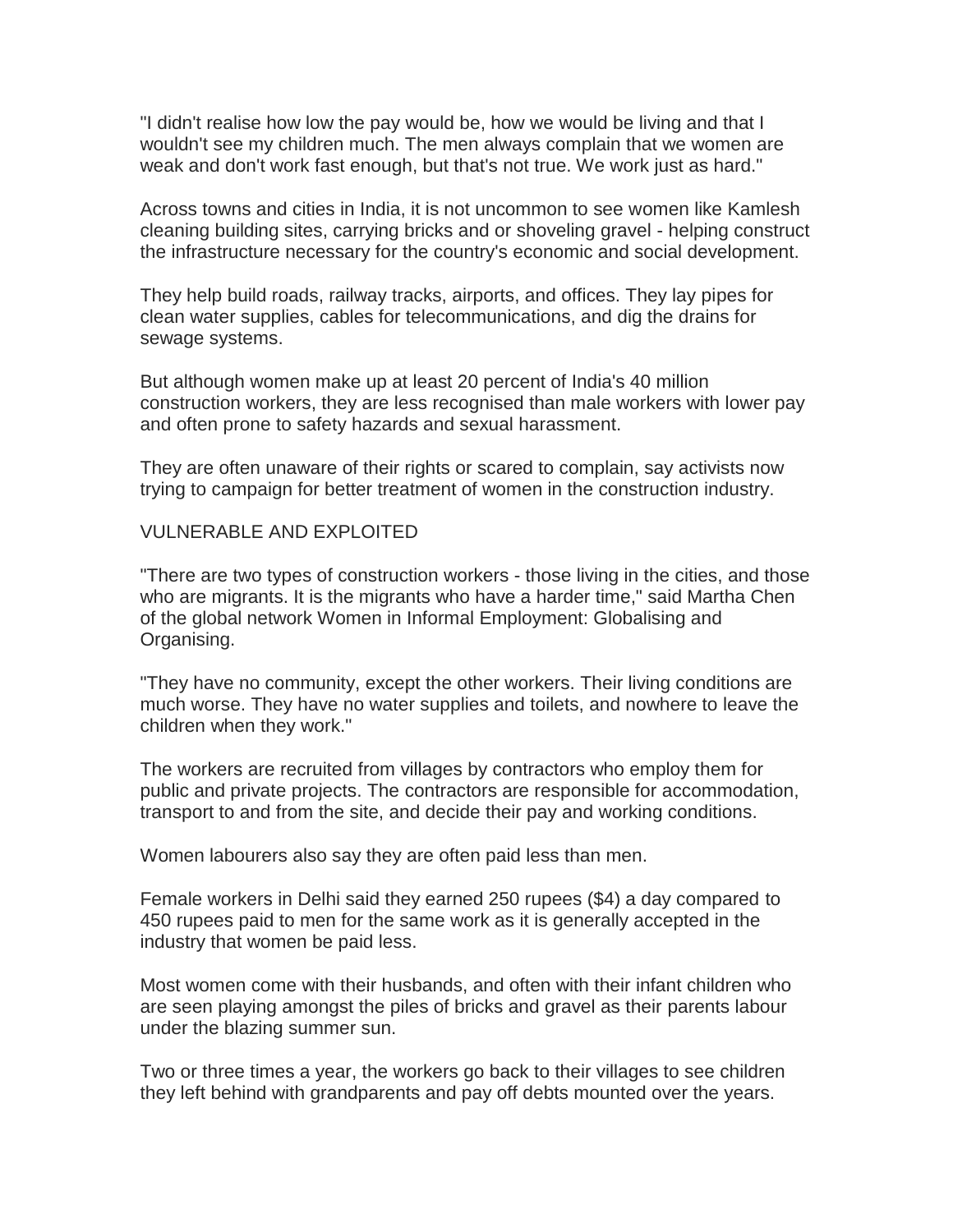Researchers say women complain of the toll the labour-intensive work takes on their bodies, the lack of child care and abuse by their contractors, or agents.

"On construction sites, there is a lot of harassment of women workers by the agents. They are making passes at them, lewd comments and may try to touch them or even physically molest them," said Priya Deshingkar of the Migrating out of Poverty Research Consortium, a programme run from Britain's Sussex University.

"Women are in a highly vulnerable situation because they are constantly harassed by the agents but they can't tell their men about it because they feel that they will be ex-communicated or punished by their husbands for behaving in a way that attracts this attention," she added.

### FROM CARRYING TO CARPENTRY

Another challenge faced by women as well as men is the lack of financial compensation when they get sick, say activists.

"Women in the construction industry in India do the lift-and-carry work. They climb the scaffoldings with the bricks and soil on their heads. The hazards they face are often much higher than men," said Chen.

"Their body is their only asset. Safety and health is a big issue. If they are sick or injured and can't work, they lose money. There are no benefits as they work in many different places, for different employers and are paid on a daily basis."

Industry officials admit the discrimination in wages and recognition of skills of female workers, but say attitudes are beginning to change among the country's bigger companies.

"The bias towards not recognising the skills of the women is rather strong," said Sunil Mahajan, additional director general of the Construction Industry Development Council, a government-industry body.

"But there is a certain amount of awakening among contractors. Companies themselves now recognise the need for social care. Basic minimum facilities such as crèches are increasingly being provided on sites and women are being afforded a lot more respect."

Organisations such as the Self Employed Women's Association (SEWA) - India's oldest and largest female trade union with over 1.3 million members - say most female labourers are unaware of their rights.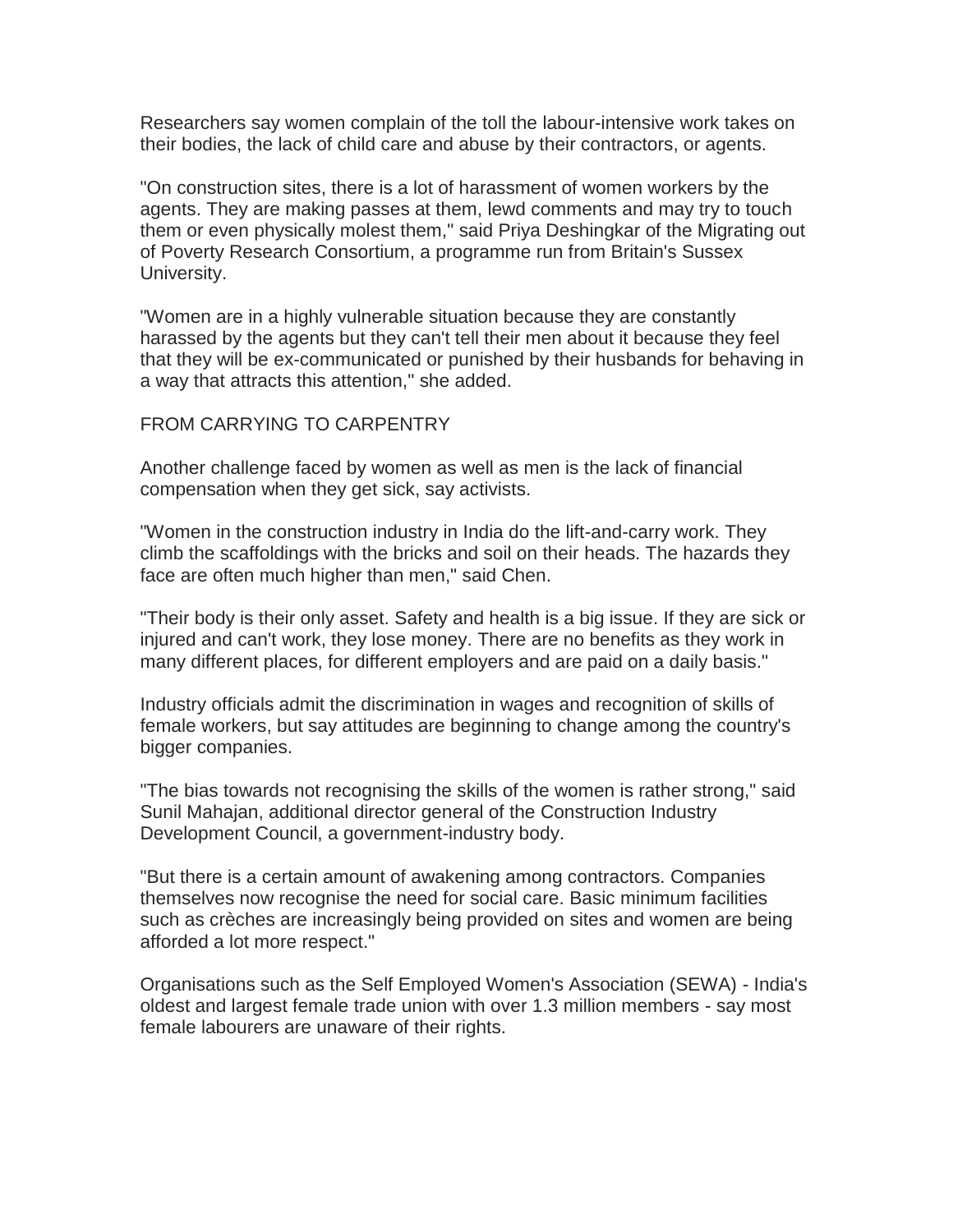SEWA has formed a cooperative of female labourers in the western city of Ahmedabad, where they are given on-the-job training to develop skills ranging from cleaning, carrying and shoveling to masonry, carpentry and plumbing.

The cooperative also has an insurance scheme for workers, in which they are given half their daily wage for any sick days.

But cooperative organisers say it is not easy for them to get contracts due to the bias against women in construction.

"Clients don't think that women can do this job with the same quality and speed and we face many challenges in trying to convince them that women are capable of constructing a house or a road, or doing water-proofing or electrical or plumbing work," said Manali Shah, SEWA's head of urban work.

"They say that women can't do this work so it is very difficult to penetrate into this male-dominated work. But slowly we are making progress." (Reporting by Nita Bhalla. Additional reporting by Megan Rowling in Barcelona; Editing by Belinda Goldsmith and Ros Russell)

**<http://www.trust.org/item/20150111235905-2dmm4/>**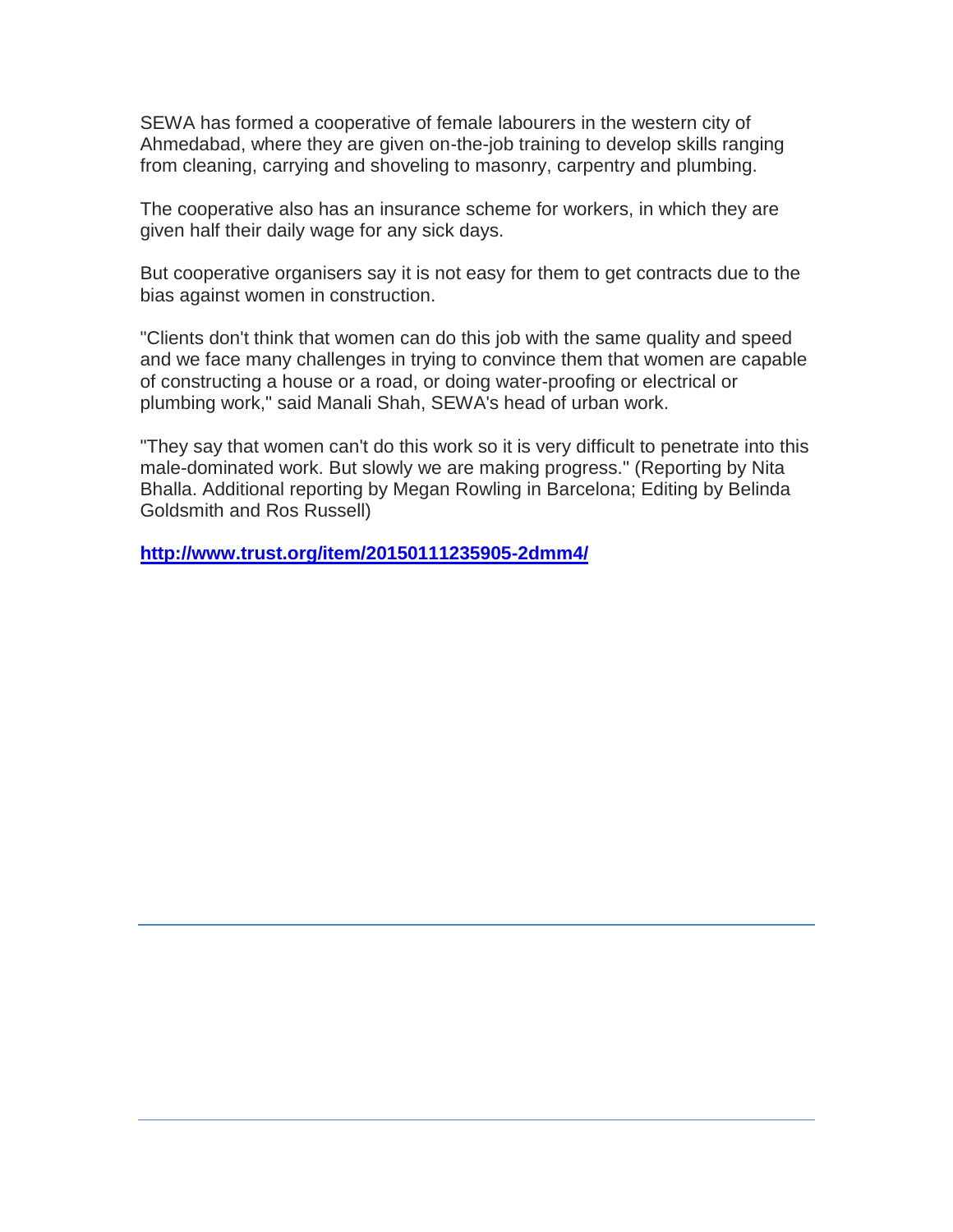## FEATURE-Women firefighters extinguish stereotypes in India's land of child brides

**Source: Thomson Reuters Foundation - Thu, 12 Feb 2015 12:00 AM Author: Nita Bhalla**



- \* From child bride to one of Rajasthan's first female firefighters
- \* Policy reserves 33 pct of government jobs for women

\* Women still only 22 pct of workforce in India

JAIPUR, India, Feb 12 (Thomson Reuters Foundation) - Married before her 18th birthday, Nirma Chaudhary could have ended up like thousands of other child brides in India's desert state of Rajasthan - forced to quit school and consigned to a life as a wife and mother.

But the village girl's conviction to study after marriage, support from her family, and a government initiative aimed at empowering women, transformed her from being another invisible child bride to one of Rajasthan's first female firefighters.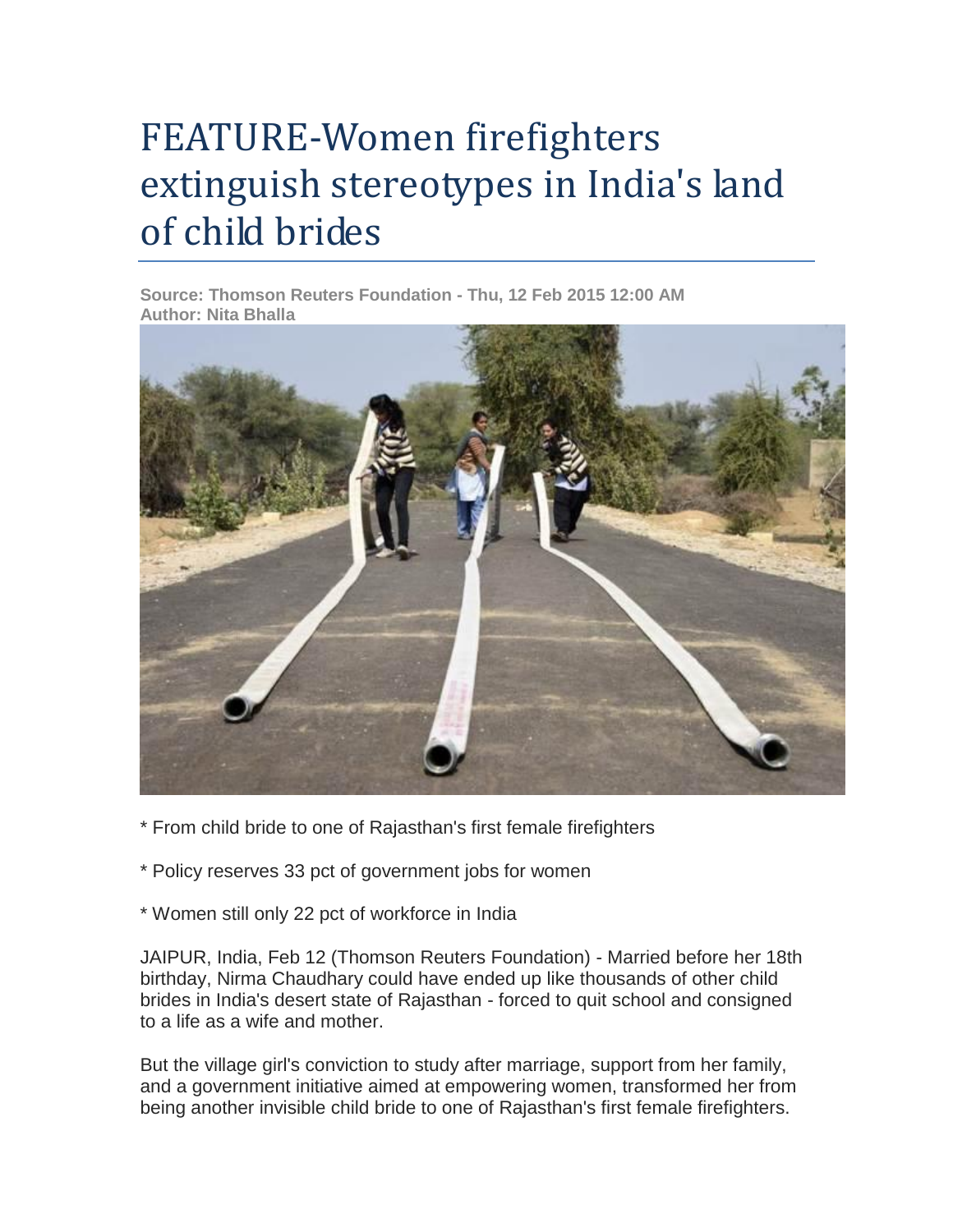## **VIDEO: [India's female firefighters extinguish gender stereotypes](http://youtu.be/S54fz7p9sPs)**

"I used to see firemen on television and in the newspapers. Everyone would say 'Girls can't do these jobs'. So I thought I have to show that I can do this," said Chaudhary, 24, wearing a uniform of khaki shirt and trousers, as she sat on duty at Jaipur Nagar Nigam fire station.

Battling age-old patriarchal attitudes in her village, Chaudhary is one of around 30 women recently recruited from Rajasthan's towns and villages as part of an affirmative action policy to encourage women to join the fire service.

The policy reserves 33 percent of government jobs for women candidates and has helped increase the number of women in the police and administrative services but it was not implemented in the fire service until last year.

In a region where child marriages are widespread, the recruitment of these women is not only increasing their participation in a male-dominated profession, but also helping to dismantle a harmful practice which affects generations

## LAND OF CHILD BRIDES

India has some of the highest rates of early marriage in the world. About 47 percent of women aged between 20 and 24 years said they were married before the age of 18, according to the latest National Family Health Survey.

Rajasthan - one of India's premier tourist destinations where millions flock annually for its ancient fortresses and camel-back safaris - records higher than the national average, with 65.2 percent of women being married off as child brides.

At religious festivals such as "Akha Teej", hundreds of girls as young as 10, dressed in traditional red saris and adorned in gold, are married off in dusty villages and small towns across this drought-prone region.

The custom, say gender experts, hampers efforts to improve the status of women, as it cuts across every part of a girl's development and creates a vicious cycle of malnutrition, poor health and ignorance.

A child bride is more likely to drop out of school and have serious complications during pregnancy and childbirth. Her children are more likely to be underweight and will be lucky to survive beyond the age of five.

Chaudhary, who is from a village in the district of Sikar, 130 km (80 miles) from Jaipur, said she was luckier than most girls in her village.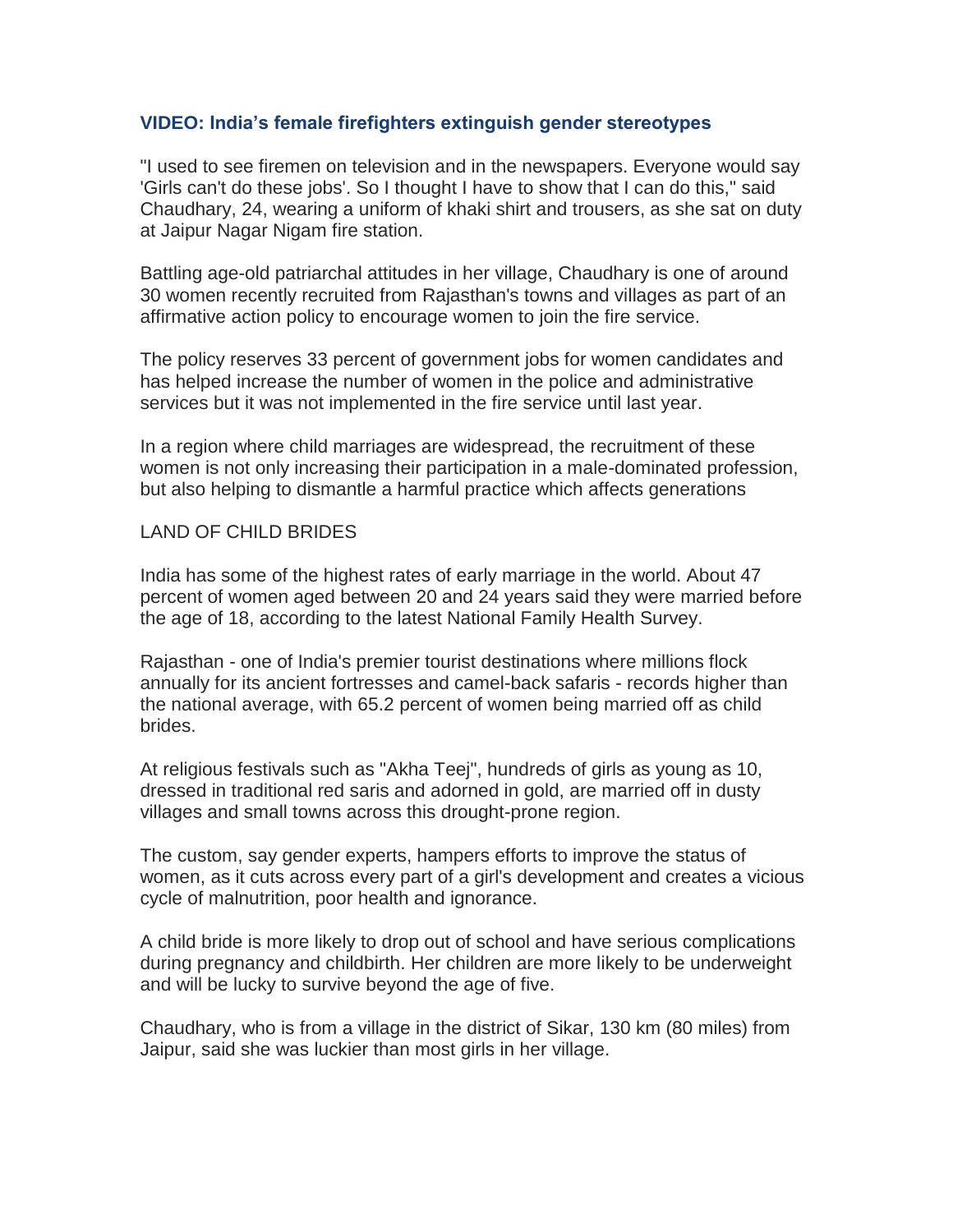Despite being married at 17, Chaudhary's parents, husband and in-laws supported her wish to study further, take a degree in education, and become a firefighter after seeing an advert calling for women to join the state's fire service.

"Although the women's reservation policy was in place for sometime in Rajasthan, we didn't start implementing it in the fire department until last year," said Jaipur's Chief Fire Officer Dinesh Verma.

"We thought that if women are in the army and stationed at the border and are ready to fight our enemies, then they can surely be encouraged to fight fires."

After a six-month training course in firefighting, Chaudhary joined Jaipur Nagar Nigam fire station in March last year and has since tackled dozens of blazes from gas cylinder blasts in homes to factory fires.

Living in a small rented room in Jaipur with another female firefighter, Chaudhary visits her family once a week on her rest day when she takes a three-hour bus ride back to her village.

Like other new female recruits, Chaudhary says she was nervous about the job at first and worried about leaving her five-year-old son, but said she has now got used to it.

"Attitudes have changed in the village now. At first, neighbours didn't like it and would talk badly about me doing men's work," she said, after conducting her daily inspection of equipment such as hoses, extinguishers and ropes in the station's fire engines.

"But now they see that girls can study and achieve the same as men ... there are other girls that come to me to ask me about how they can also join the fire department."

### AFFIRMATIVE ACTION

India's economic liberalisation and rapid growth over the past two decades has helped expose people to more liberal views about women, especially through the media, satellite and cable television and the Internet.

More women than ever are stepping out of traditional roles. Female doctors, lawyers, police officers and bureaucrats are common, and well-dressed women in Western attire driving scooters or cars to work is now an everyday sight in cities.

Yet women's workforce participation is only 22 percent, and though 79 percent of rural women work in agriculture, more than 90 percent of them are in the informal sector, with little social protection and land ownership, according to U.N. Women.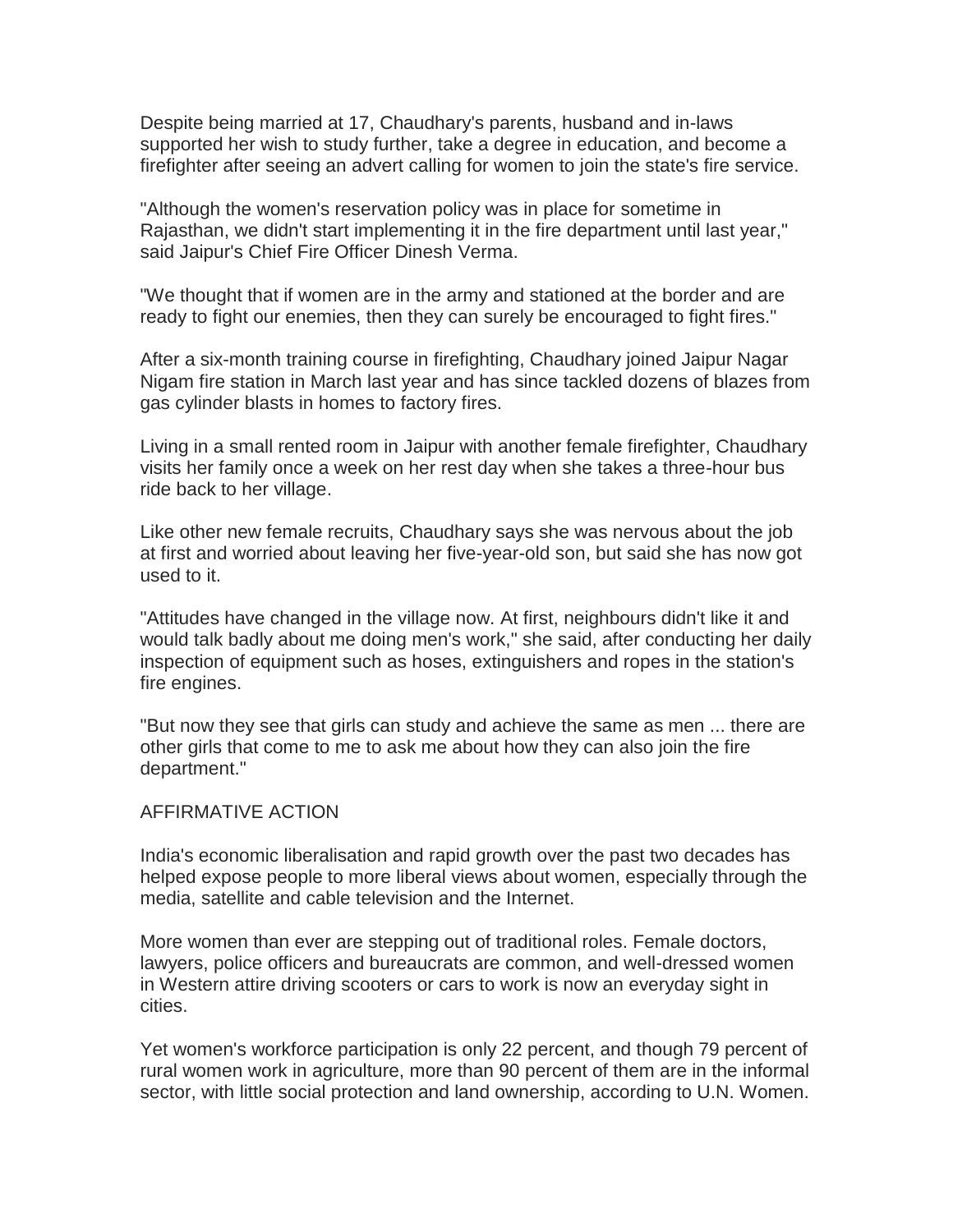Gender rights experts say such affirmative action policies, in public and private sectors, need to be made national, empowering women, dispelling sexist attitudes which see girls as liabilities and dismantling customs like child marriage.

Ravi Verma, Asia director for the International Center for Research on Women, said such policies are helping to improve the status of women in India.

"Affirmative action is a solid step forward because those girls and women who move into the sphere of education and work and acquire additional skills challenge local patriarchy and can change attitudes," he said.

(Reporting by Nita Bhalla, Editing by Belinda Goldsmith)

**http://www.trust.org/item/20150211235759-bbdal/**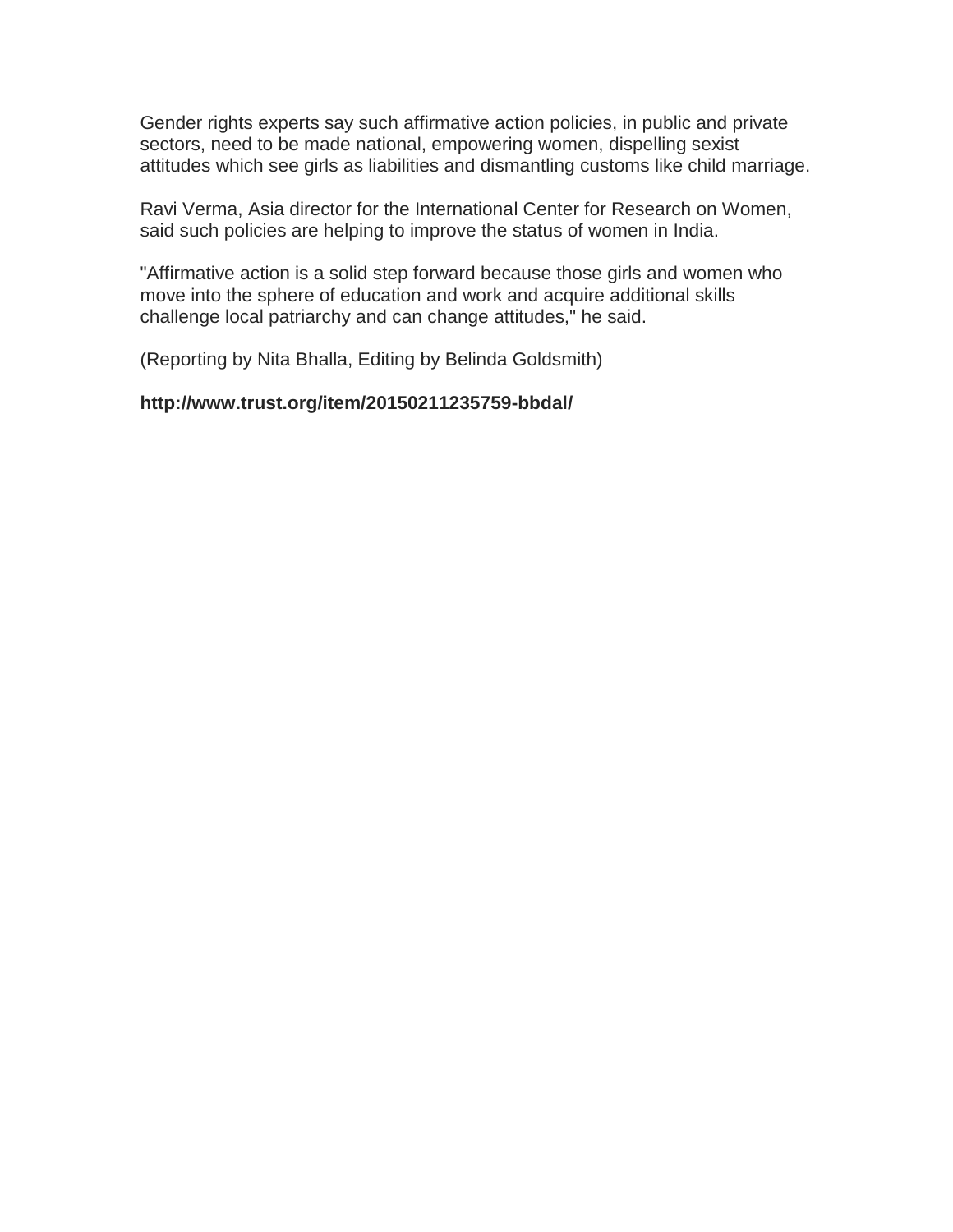## FEATURE-India opens boardrooms to women but few mid-career dropouts return

**Source: Thomson Reuters Foundation - Thu, 19 Nov 2015 12:00 AM Author: Nita Bhalla**



- \* Less than 8 percent of board seats held by women in India
- \* More Indian women drop out of workforce than other Asians
- \* Studies say 1.5 million qualified Indian women have dropped out

By Nita Bhalla

NEW DELHI, Nov 19 (Thomson Reuters Foundation) - Tanu Anand, an Indian international tax accountant with 13 years experience with multinational firms in India, Singapore and Hong Kong, lost hope of resuming her high-flying career after having a baby last year.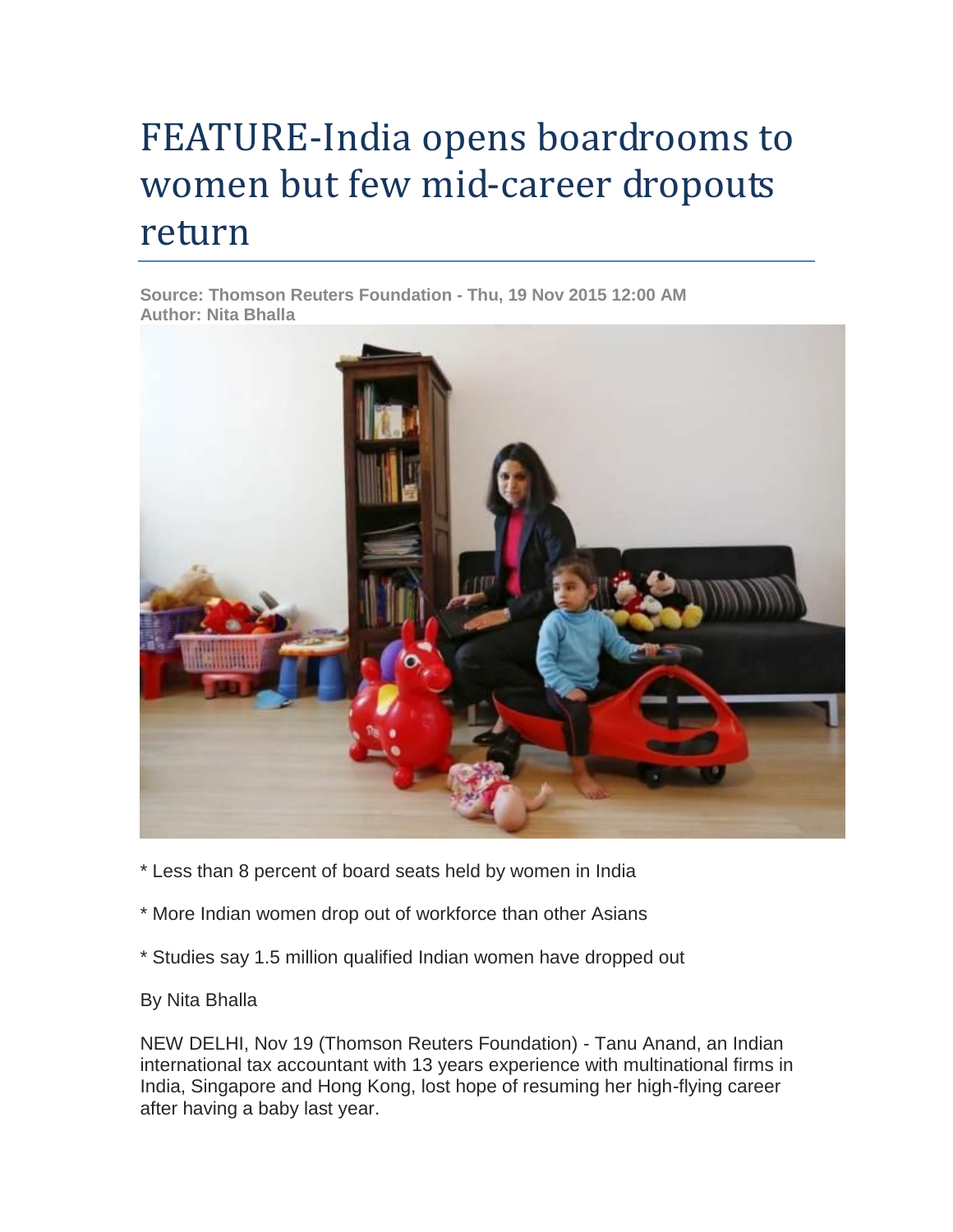"I sat at home for eight months rather depressed and very low in confidence. All of a sudden here I was, this person with all this international experience with top firms, sitting there with no opportunities or prospects," said Anand, 36.

"I went for many interviews, but they wanted to put me on a slow career path because I had a baby. There was no balance where I could be a good mother and a good employee. I honestly thought of giving up and starting a bakery."

A new law may have forced India Inc. to open the boardroom doors to women, but years of sidelining them has led to a high dropout rate among professionals like Anand - resulting in a shortage of women to fill such positions.

Around 530 out of 5,711 listed firms have been fined by the Bombay Stock Exchange for not having at least one woman director by the deadline. Other companies appointed relatives such as wives and mothers-in-law who are seen as proxies.

Research by Catalyst, a non-profit focusing on women in business, finds the shortage is due to the fact that far more women drop out of the corporate workforce early on in India than in other countries.

Catalyst's 2013 report "First Step: India Overview" found that nearly half of Indian women drop off the corporate employment ladder between junior and mid-levels, compared with 29 percent across Asia as a whole.

The main reason cited is the lack of support given to women who want to return to work after having a baby, such as extended maternity leave, crèche facilities and flexible hours.

"...the pipeline is not available. There are not enough women in senior management currently to occupy all the positions that are opening up for women," said Shachi Irde, Catalyst India's executive director.

"Organisations have to focus on inclusion at all levels right from the beginning to ensure that they have a healthy pipeline to move up the ladder."

### INVISIBLE AND UNRECOGNISED

Studies conducted by Catalyst, Mckinsey, Credit Suisse and others repeatedly show that board diversity leads to better performance in terms of productivity and profitability.

A 2012 report by the Credit Suisse Research Institute, for example, found that stocks of large cap companies with at least one woman board director outperformed those with all-male boards by 26 percent over a period of six years.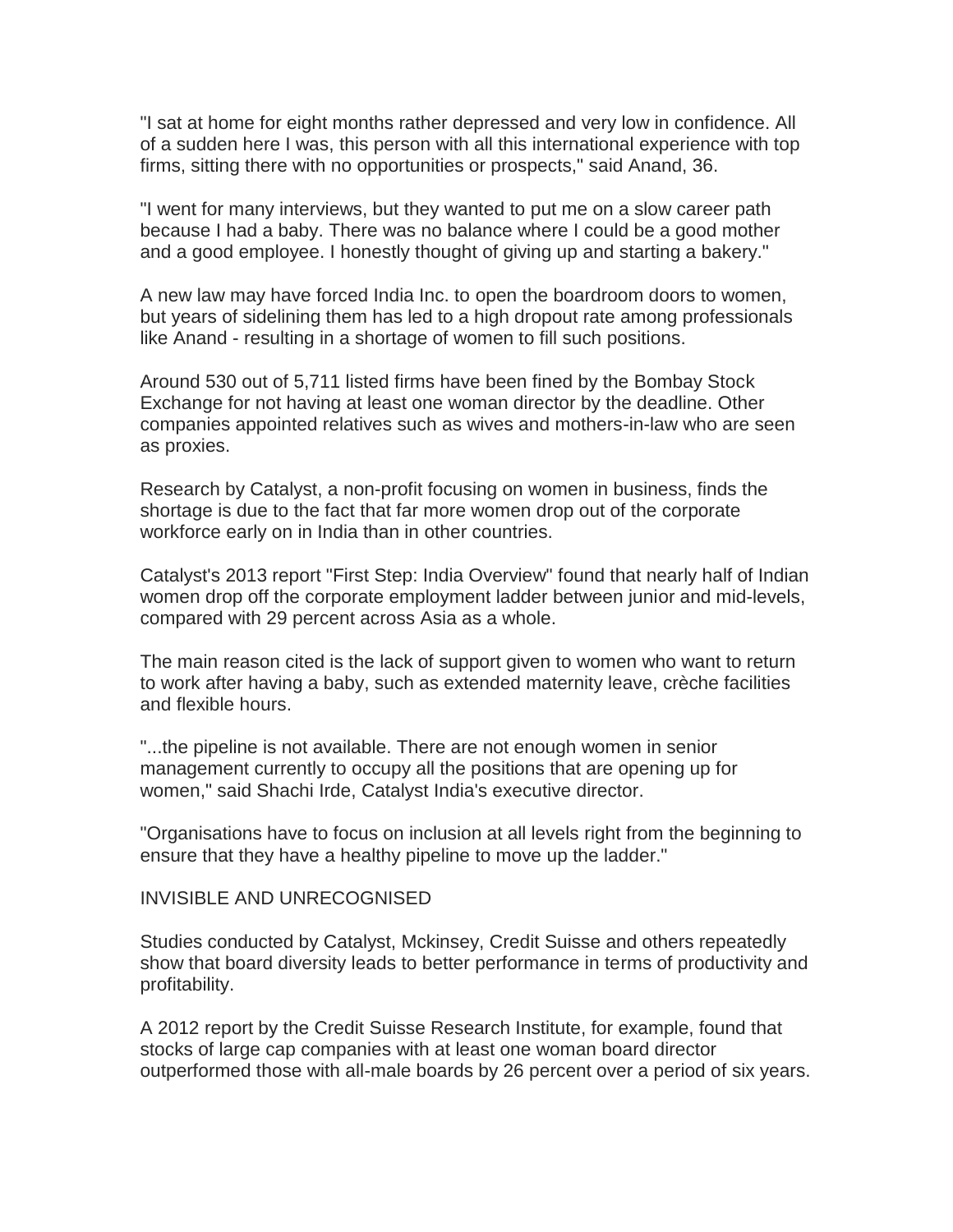Yet, despite increased efforts by companies and governments around the world to lift the number of women in senior corporate roles, their presence remains stubbornly low.

Women hold just 12 percent of boardroom seats worldwide, and only 4 percent of board chairmen are women, according to a June report by Deloitte after studying almost 6,000 firms in 49 countries.

In India - despite the prominence of a few businesswomen such as Biocon Managing Director Kiran Mazumdar-Shaw, ICICI Bank CEO Chanda Kochhar or HSBC country head Naina Lal Kidwai - the lack of women on boards is even more pronounced.

Just 7.7 percent of board seats are held by women in India, compared with 17.5 percent in South Africa and 15.6 percent in the United Kingdom, the Deloitte report showed.

As in other countries, Indian women climbing the corporate ladder face the usual unconscious gender biases, being perceived as unambitious, not capable enough, or misplaced home makers, experts say.

"Bosses often think that due to family commitments, women cannot stay late in the office, attend events where they can network or take on extra projects. As a result, women are often passed over for promotions," said Sarika Bhattacharyya, co-founder of Biz Divas, a non-profit promoting female leadership.

"Women themselves are also not visible enough, even when they are ambitious. As a culture and as a gender, we have always been told from a young age to be humble and not boast about our achievements."

### UNTAPPED TALENT

Anand's fate changed in May when she saw a Facebook post from multinational Genpact, looking for qualified, experienced women wanting to return to work but within a flexible environment as part of their "Career 2.0." programme.

In less than two weeks, she went through six gruelling interviews before being offered a job as an assistant vice president under a flexible working arrangement.

"The way it is today is that I work hard to strict deadlines but I work with my own flexibilities. If there are no meetings, then I can take my work home. This gives me the opportunity to oversee my young child as well," she said.

Research conducted by Genpact estimates there are 1.5 million qualified Indian women like Anand, who have dropped out of corporate jobs largely because they cannot find suitable employment after starting a family.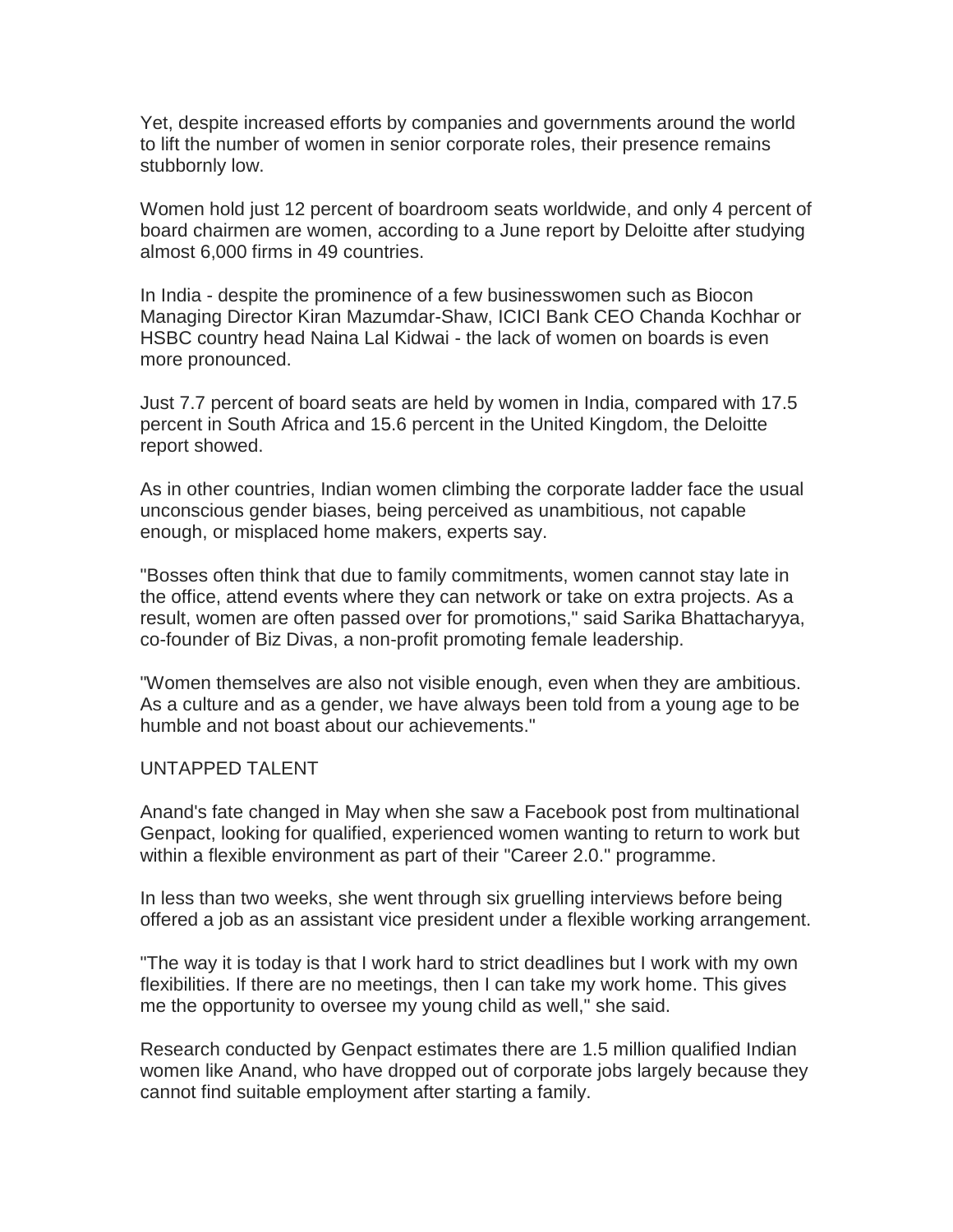"We thought as part of our initiative to bring in gender diversity, let's introduce a programme aimed at attracting these mid career level women who have taken a sabbatical and are looking to get back into the mainstream," said Urvashi Singh, senior vice president of human resources at Genpact.

"We are getting some really, really good talent and we are really excited about this. We have had a terrific response on social media."

The Career 2.0. programme, launched on Facebook in May, has resulted in more than 1,000 applications and more than 10 women being hired at middle and senior levels such as assistant vice president.

Catalyst's Irde says that initiatives like these, together with mentorship programmes and policies such as child care facilities and flexible working hours, are key to boosting the number of women breaking through the proverbial glass ceiling.

"There is a growing realisation in India Inc. to have diversity in the workplace whether it is in the boardroom or any other level of management," said Irde.

"There are enough women there, but you need to look beyond the traditional sources of recruitment to find them." (Reporting by Nita Bhalla, editing by Tim Pearce. Please credit the Thomson Reuters Foundation, the charitable arm of Thomson Reuters, that covers humanitarian news, women's rights, trafficking, corruption and climate change. Visit www.trust.org)

## **http://www.trust.org/item/20151119000221-mf0bh/**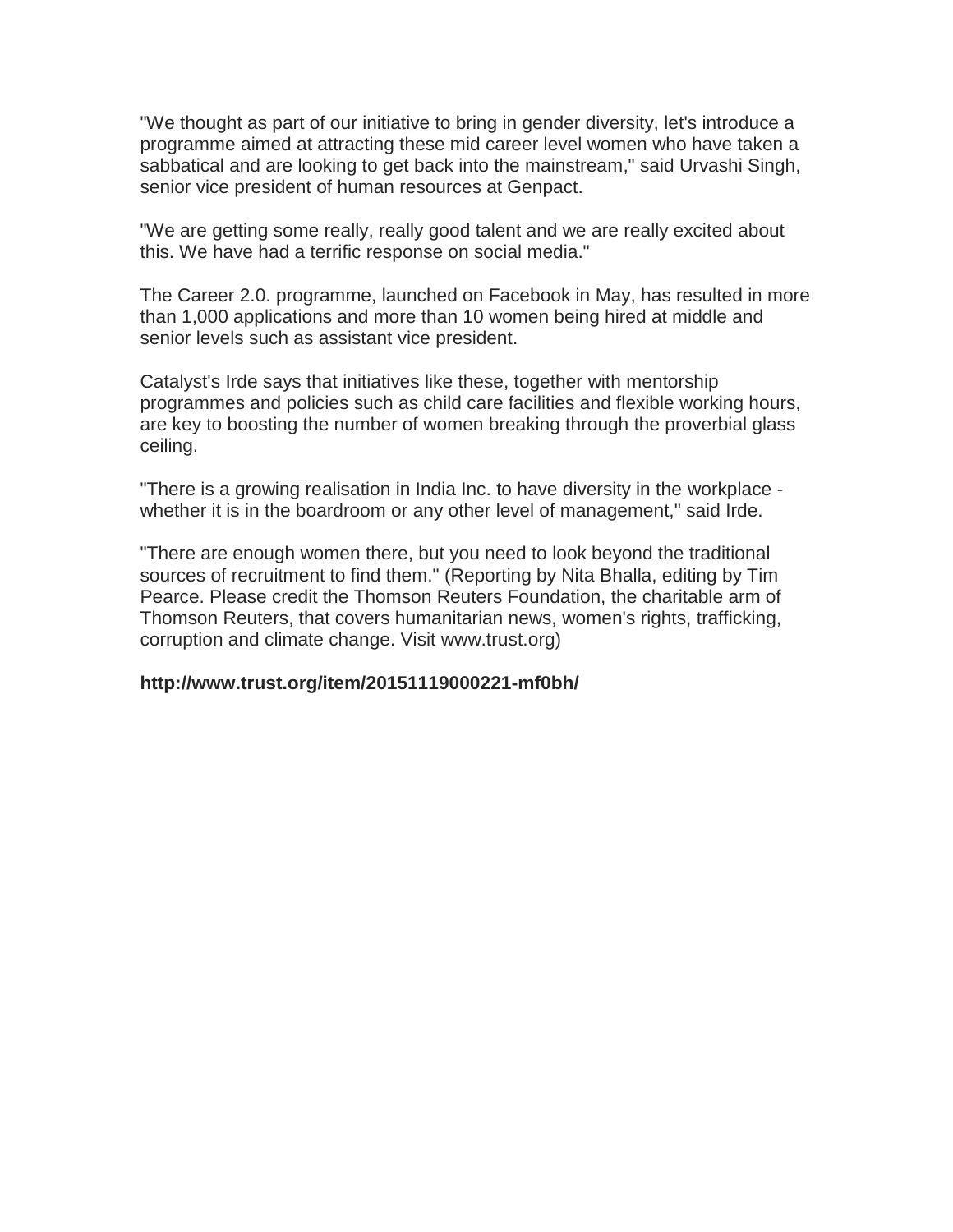## FEATURE-Captured by cotton: Girls duped into "bonded labour" in India's textile mills

**Source: Thomson Reuters Foundation - Thu, 6 Aug 2015 12:01 AM Author: Nita Bhalla**



- \* Over 100,000 girls, women work as "bonded labour" in mills
- \* Poor families duped, send daughters on three-year work schemes
- \* Spinning mills, big brands say inspectors check conditions

## By Nita Bhalla

ERODE, India, Aug 6 (Thomson Reuters Foundation) - From her two-room concrete home nestled among the lush coconut plantations of southern India, housewife Kavita has seen the region's textile industry flourish for a decade, thanks to the labour of poor, lower caste women like herself.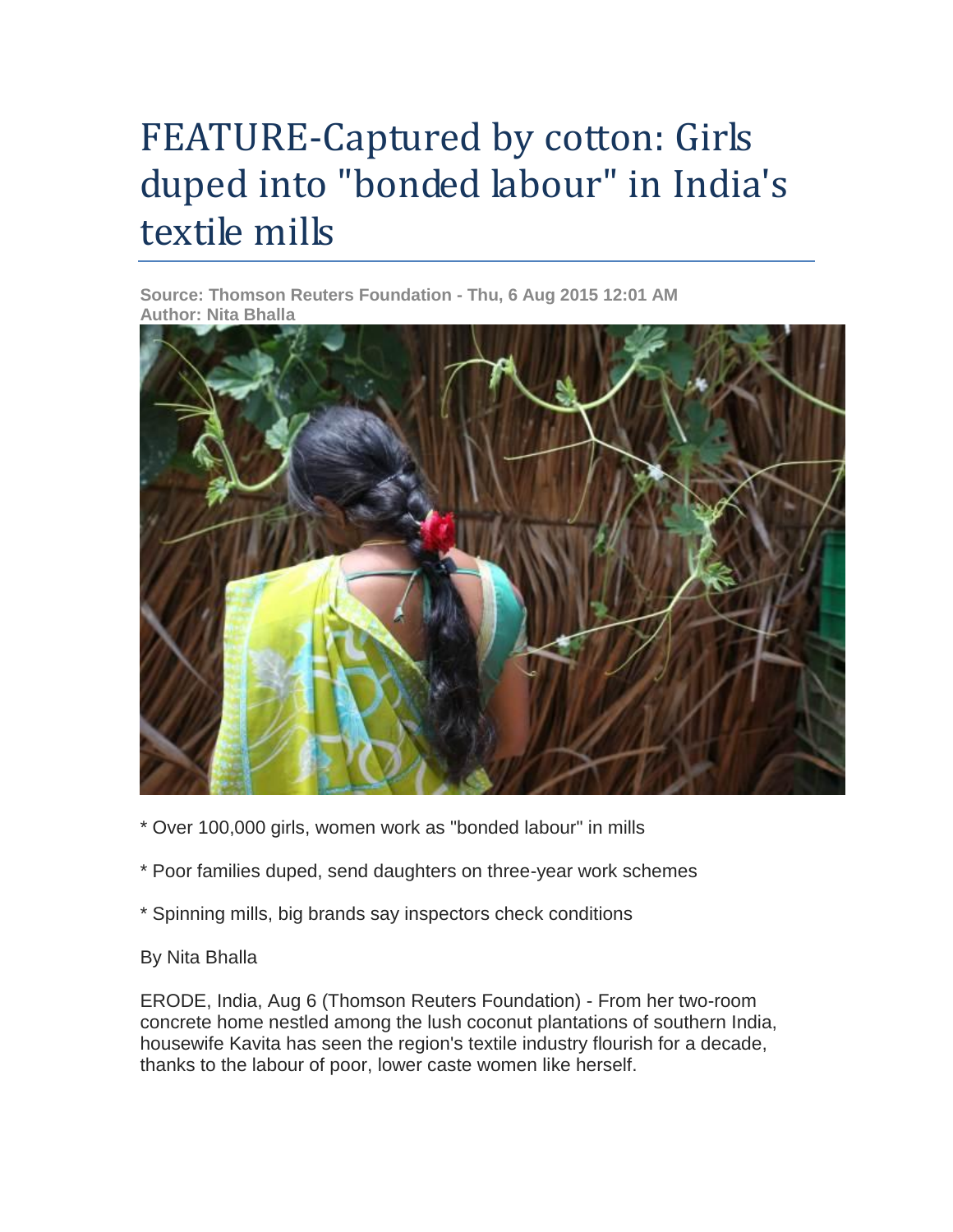Promising a better life, "agents" have for years visited these poor, rural parts of Tamil Nadu and taken a steady stream of girls and women to work in thousands of cotton spinning mills, part of a textile and clothing industry that is one of India's biggest employers and a major exporter.

The image of women from remote hamlets going to work, staying in hostels and earning money spinning cotton as part of a booming global garment supply chain, should be empowering in a country like India, an emerging power still plagued by poverty and male domination.

But former workers in Tamil Nadu's Erode district describe a system of exploitation and bonded labour that has cast a dark shadow over India's longestablished textile industry.

"I tell all the women I meet not to go and work in the mills. I know what the agents promise and what is real. It is not the same," said 23-year-old Kavita, dressed in a lime sari, a crimson flower in her long black plait, sitting on a woven mat in her village home.

"For almost a year, I wasn't allowed to leave the compound where the hostel and mill was. They made me work double shifts. I only got out because I lied and said my aunt had died and I had to attend the funeral. I never went back."

Just 13 at the time, Kavita was one of thousands of girls and women employed under "marriage schemes" offered by mills which mushroomed in Tamil Nadu when India's economic liberalisation began in the early 1990s.

The schemes draw in cheap labour - mainly young women from poor, illiterate and low-caste or "Dalit" communities such as the Arunthathiyar - and offer lump sum payments at the end of a three-year period. They are promoted as an easy way to obtain the hefty dowries families need to marry off daughters.

Recruits are offered full board in hostels at the mills' compounds, holidays twice a year, outings such as picnics and temple visits, and clean and safe working and living conditions.

But former workers and numerous studies by civil society groups such as the Freedom Fund, Anti-Slavery International and the Centre for Research on Multinational Companies say the women are kept in closed hostels, overworked, underpaid and abused.

"The binding of workers in this way, where they cannot change employers, is a form of bonded labour," a 2014 study by the Freedom Fund and the C&A Foundation said.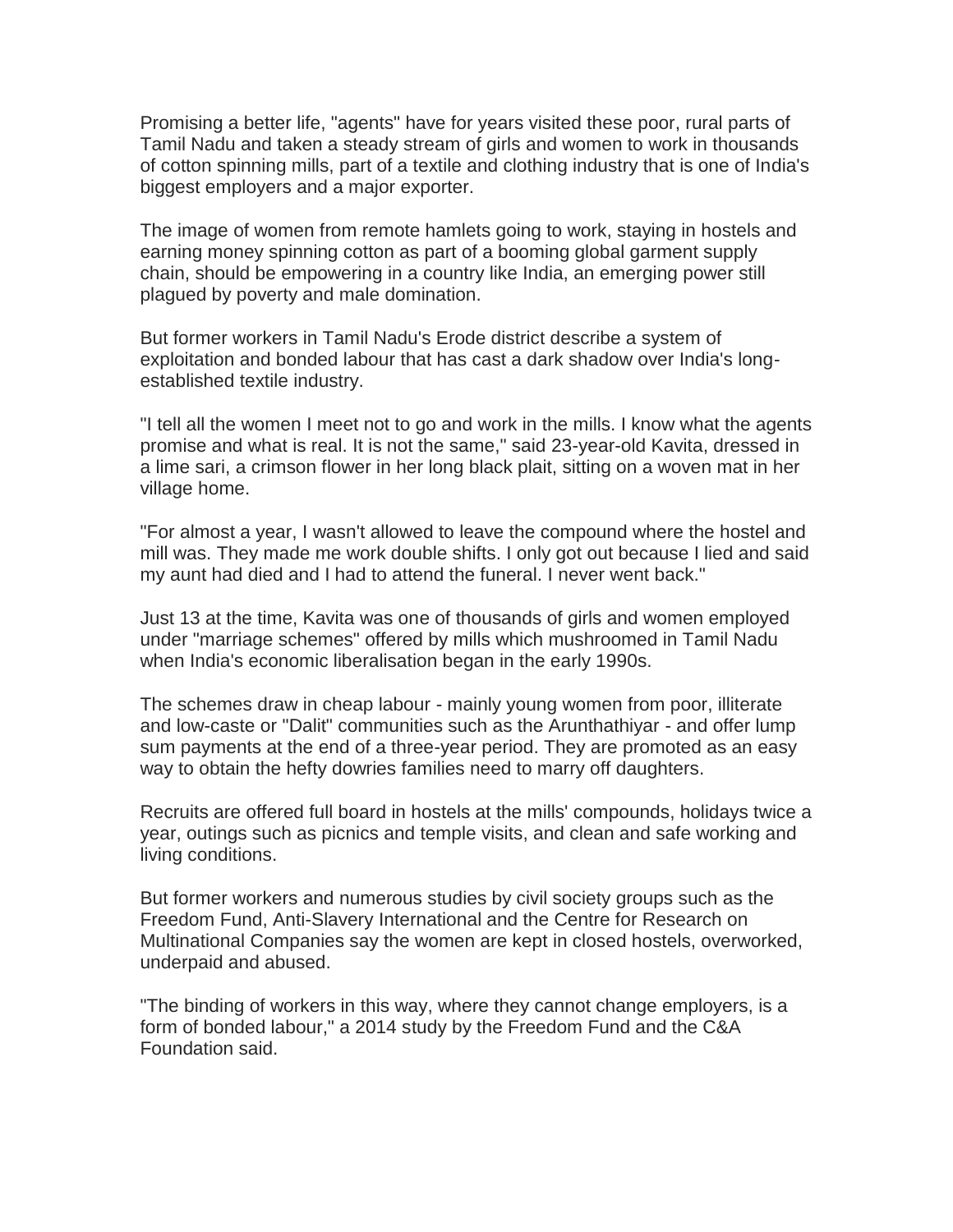"Very low wages, excessive and sometimes forced overtime, lack of freedom of movement and of association, verbal and sexual abuse were found."

The study suggested at least 100,000 girls and women were being exploited in this way.

Industry bodies deny allegations of exploitation and say the schemes are "apprenticeships" in line with labour laws offering high wages. Cases of abuse are rare, they say.

### DUPED BY DOWRIES

The textile and clothing industry is one of largest and most important in the Indian economy.

It is the second largest employer in the country after agriculture, providing around 45 million jobs and making up 4 percent of India's GDP and 13 percent of exports in 2013/14.

Much of the \$42 billion a year export industry is located in western Tamil Nadu, where Namakkal, Coimbatore, Tirupur, Karur, Erode and Salem districts are referred to as the "Textile Valley of India".

In the last 20 years, more than 2,000 processing and dyeing units, spinning mills and apparel factories have sprung up, employing some 300,000 people. Workers turn the cotton into yarn, fabric, clothes, much of it for Western high street shops.

But competition is stiff and, to boost productivity and increase margins, parts of this lucrative supply chain are built on bonded labour.

Traffickers are called "agents", legal loopholes are exploited and girls are overworked, afraid to speak out for fear of losing the money needed for their weddings, activists say.

Dowries are given by a girl's family to the groom and his parents at the time of marriage. The custom was banned more than five decades ago, but is still widely practised.

Under the "Sumangali" schemes - "happily married woman" in Tamil - mills pay agents up to 2,000 rupees (\$30) to scout mud-and-thatch Dalit hamlets for families with single daughters.

They offer 30,000 to 60,000 rupees (\$470 to \$940) for three years' work, but former workers say they do not receive the full amount because of deductions for their food and lodging.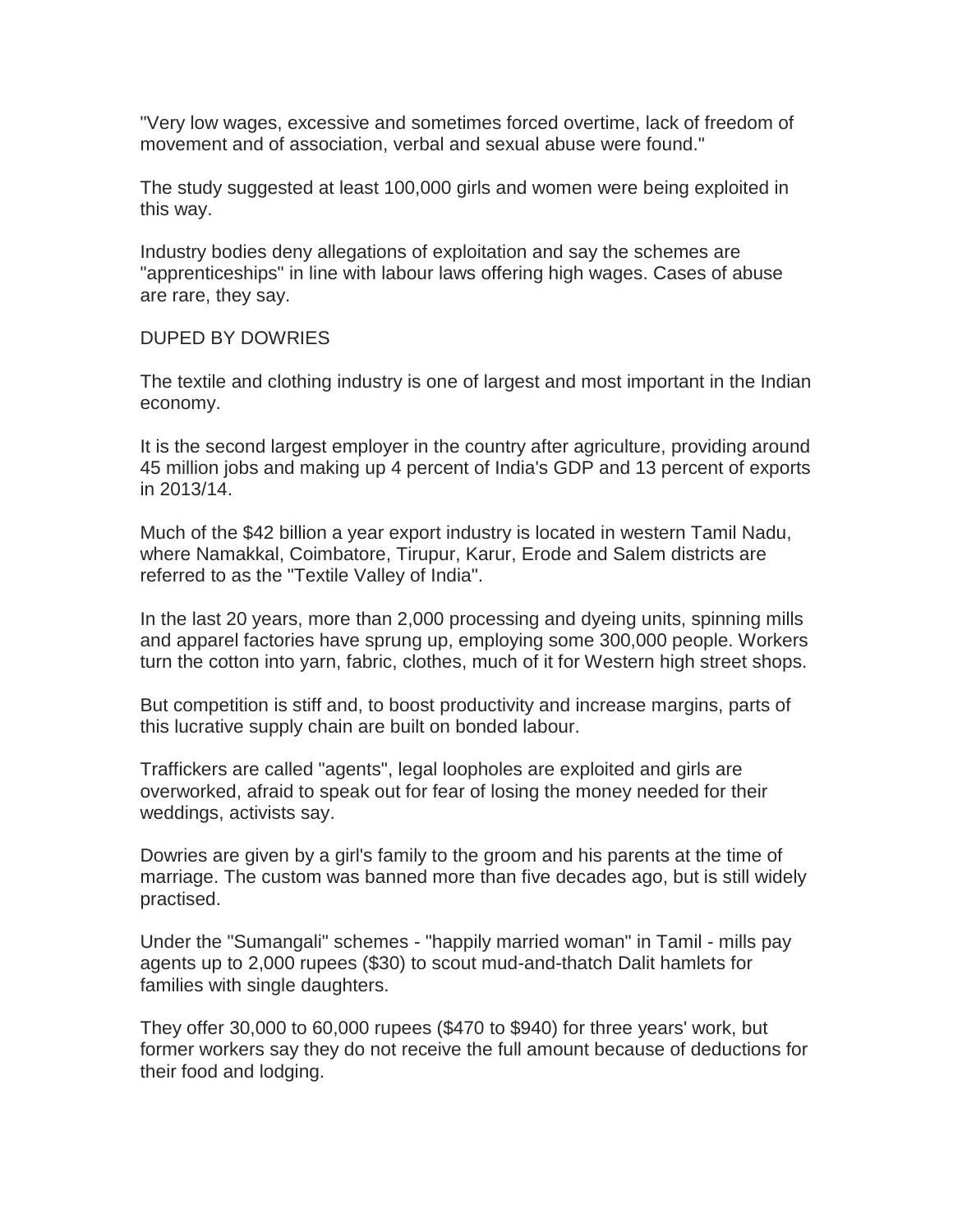## TWELVE HOURS A DAY

In Thalavadi town, 520 km (320 miles) southwest of Tamil Nadu's capital Chennai, former workers in bright salwar kameez and saris trickle into a room rented by the Erode-based charity Rights Education And Development Centre (READ).

The young workers, who are here for free computer training classes, sit in plastic chairs, sipping sweet tea from plastic cups, sharing stories of exhaustion, illness and abuse.

Some women say they were regularly forced to stand for more than 12 hours a day working the spindles. Others speak of migraines, excessive stomach pains and heavy bleeding during menstruation from dust and poor ventilation in the factories.

Many said they were verbally abused or pushed if they were "slow". They could not leave the mill compound without permission, and their telephone calls were often monitored or restricted by supervisors.

Civil society groups say they have also found cases of alleged sexual abuse and death-related suicides.

READ said it had documented 85 cases of suspicious deaths over the last five years.

"Cases are however hard to prove as girls are unwilling to discuss it openly or go to the police, fearing stigma in the community," said READ director R. Karruppusamy.

Few workers have contracts, so find it hard to prove they were working in a particular mill and get compensation, he said.

### HIGH WAGES, FACTORY INSPECTIONS

The head of the South Indian Mills Association (SIMA), representing some 400 mills, said the government and the SIMA had strict codes of conduct on the treatment of workers, but admitted there might be violations.

"Some unscrupulous people have disobeyed these rules and now everyone has got a bad name due to this. Police are taking action as and when necessary," SIMA Secretary General K. Selvaraju told the Thomson Reuters Foundation.

He said apprentices in Tamil Nadu were paid 300 rupees (\$5) daily, almost double the national average and some employers offered workers extras like a university education.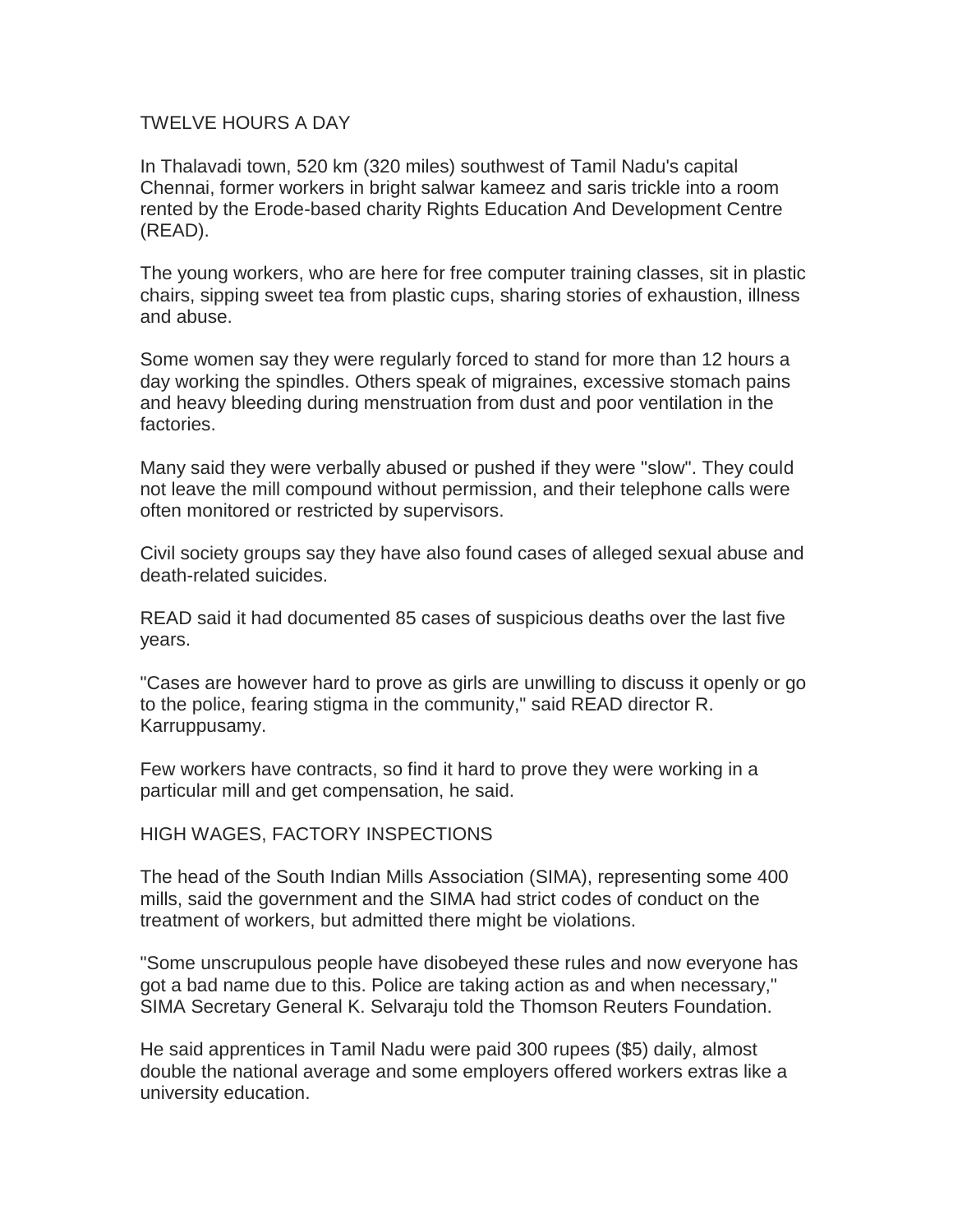A senior official in Tamil Nadu's labour and employment department said labour department officials carried out regular inspections in all industries, including textiles and clothing.

He denied allegations that police and local officials were often reluctant to act against the politically and economically influential industry.

Brands such as Gap, Primark and C&A which source some of their garments from Tamil Nadu say they do regular audits to ensure their suppliers comply with their codes of conduct.

"Sumangali is completely unacceptable and could result in the termination of a relationship should we find that the system exists in our suppliers' operations and the contractual partner is not willing to stop the practice," said Thorsten Rolfes from C&A Europe's communications department.

Many retailers such as C&A are also part of the Ethical Trading Initiative of firms, trade unions and campaigners, which are tackling Sumangali by regulating recruitment agents, inspecting hostels and supporting charities to run campaigns.

"We are well aware that local mindsets are slow to change and that a lot still has to be done in Southern India to provide female workers with better options," Rolfes said. "The scope of the problem may still be large, but ... C&A is making a small but sustainable impact." (Reporting by Nita Bhalla. Additional reporting by Sandhya Ravishankar in CHENNAI. Editing by Tim Pearce.; Please credit the Thomson Reuters Foundation, the charitable arm of Thomson Reuters, which covers humanitarian news, women's rights, corruption, climate change. Visit www.trust.org)

### **http://www.trust.org/item/20150806000231-8usi5/**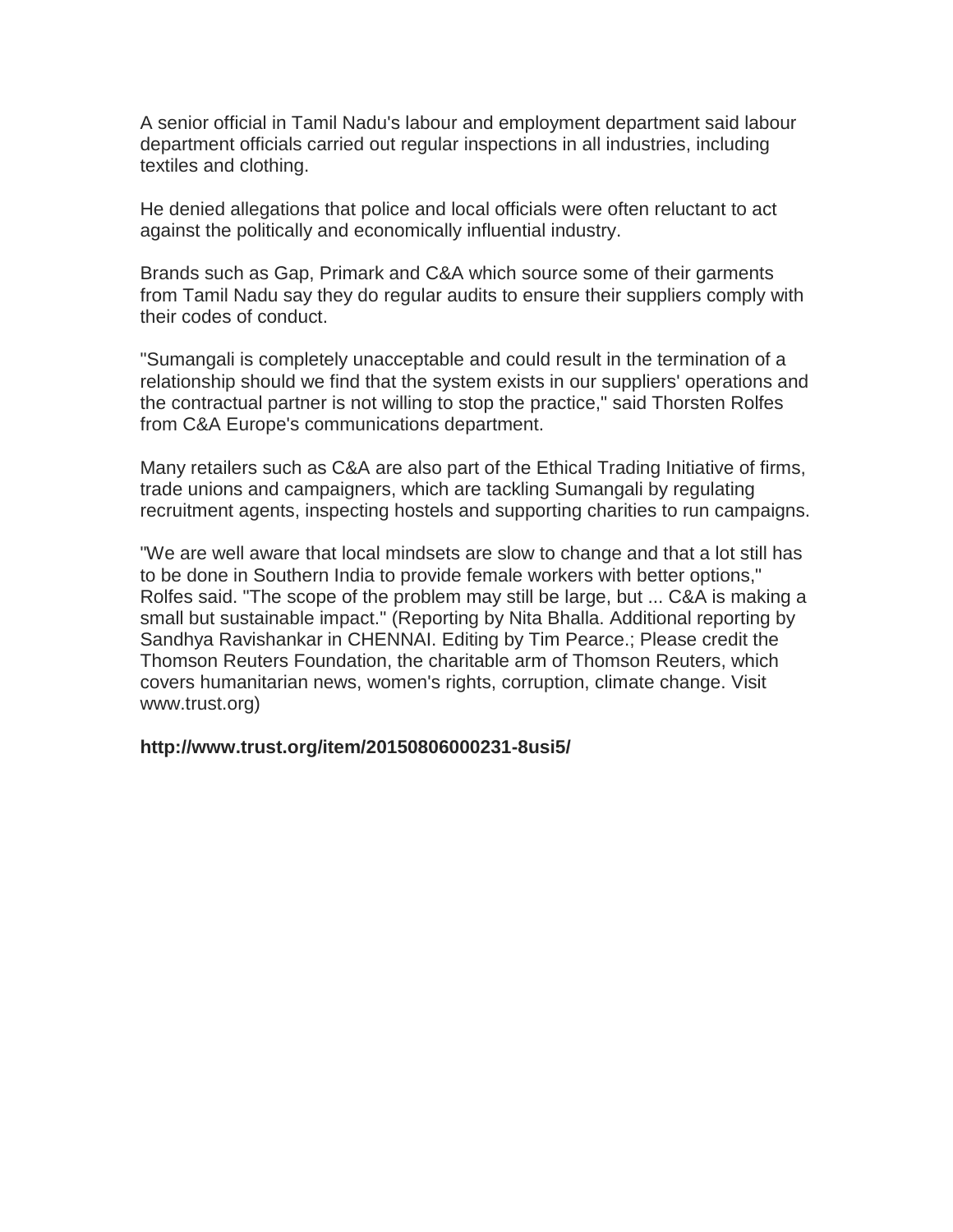# India's few policewomen battle sexism at every level - rights group

**Source: Thomson Reuters Foundation - Wed, 19 Aug 2015 03:59 PM Author: Nita Bhalla**



NEW DELHI, Aug 19 (Thomson Reuters Foundation) - India's police force is not only drastically short of women, it is also plagued by sexism, with women given menial duties, bypassed for promotion and scared to report sexual harassment by male colleagues, a Commonwealth study said on Wednesday.

The report by the Commonwealth Human Rights Initiative found that despite a federal government call for the force to raise the proportion of women to 33 percent, women make up only 6.11 percent of India's 2.3 million police.

In countries like the United States, women account for 12 percent of the police force, compared with 0.9 percent in Pakistan and 7.4 percent in the Maldives.

Interviews with male and female police officers in five Indian states found that women faced a deep-seated gender bias across the police force which started at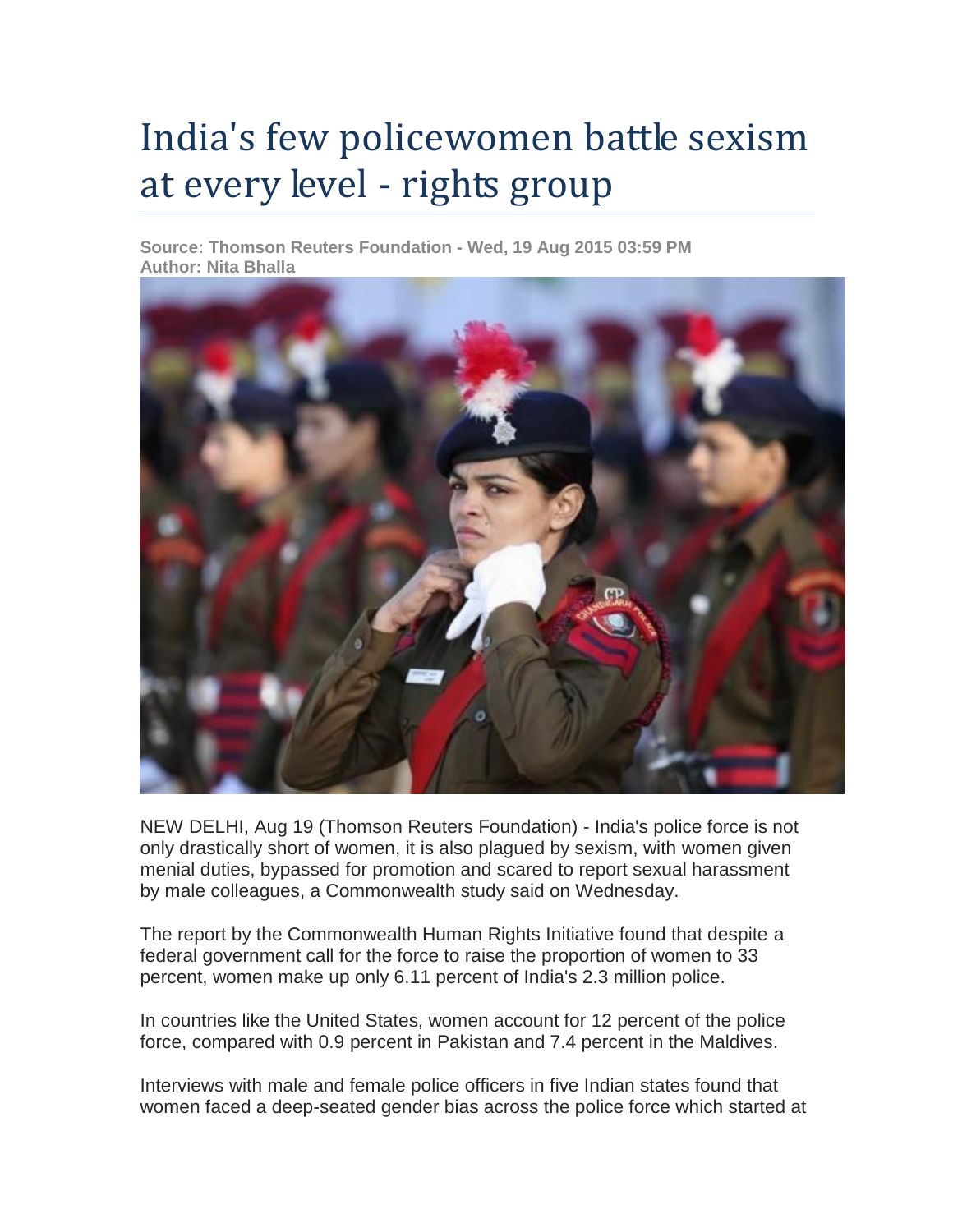recruitment and carried on throughout their career, said Devika Prasad, coauthor of the report "Rough Roads to Equality: Women Police in South Asia".

"Everywhere that we went, women police across ranks told us one of the most discouraging things for them is that there are no women on recruitment and interview boards and selection panels," Prasad said at the launch of the report.

"We also found that women are assigned desk and clerical jobs and not given frontline operational duties such as investigations. We were constantly told by male police that policing is a man's job and that women can't do the job as they are not strong physically or psychologically."

As a result, women are concentrated in the lower ranks of the police and made to work on specific 'women and child' crimes where they record statements and register complaints, but gain little experience, reducing their chances of promotion.

The study showed that more than 80 percent of policewomen are constables, the lowest rank, 7.8 percent head constables, 3.35 percent assistant sub inspectors and only 0.02 percent hold the top ranks - director general and additional director general.

The report also found that there was little acknowledgment by the police leadership of sexual harassment, and that many policewomen did not even know there was a law against sexual harassment in the workplace, and how and where to complain.

"There is a real fear that they will be maligned, punished and victimised. We found that they would not speak to us formally, but during breaks they would tell us sexual harassment is endemic," said Prasad.

State Minister for Home Affairs Kiren Rijiju said the findings were a matter of great concern, and attributed them to society's stereotyping of women as weak and inferior.

"The strength of women in the police is abysmally low and this is not a happy situation for anybody," Rijiju said at the launch of the report, adding that he rejected the idea that women were weak and unsuitable for field operations.

The federal government has urged India's 29 states to raise the proportion of women in their police forces to at least 33 percent, but this is difficult to enforce as policing is the responsibility of the states, Rijiju said.

But he said he would ensure that one-third of all police jobs went to women in India's seven Union Territories, which include Delhi, the Andaman and Nicobar